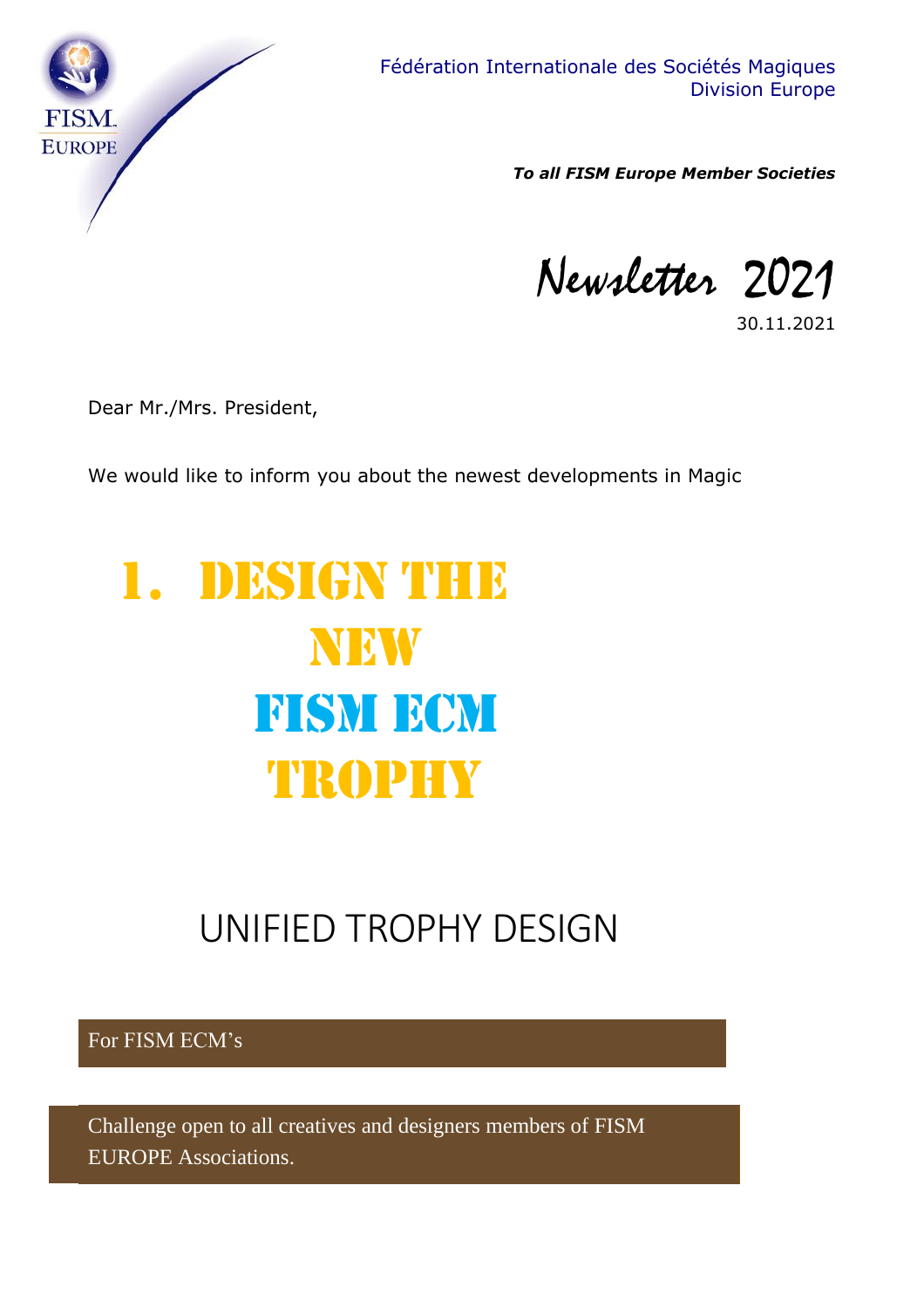

European Executive Board FISM EUROPE

#### **FOCUS**

Dear Presidents, dear friends of magic,

As approved by an absolute majority in the General Assembly of FISM EUROPE held in Manresa (Spain) on June 30th, 2021, we are going to make a unique design of the trophies to be awarded in the upcoming FISM EUROPEAN CHAMPIONSHIP OF MAGIC. For this, from the FISM EUROPE BOARD, we have decided to create a challenge open to all designer magicians, sculptors, draftsmen, to submit their proposals to us.

#### **CONTEST RULES FOR THE TROPHY DESIGN**

- Although the trophies of a FISM ECM do not have to be similar to the FISM WCM trophy, it is good to consider the official design of the FISM WCM so that it has some point of continuity in the design, a**lthough it is not a determining point.**
- The works and design ideas can be delivered in different work files, within the standards (Word, PDF, Adobe Suite, 3D image treatment programs, photos, video, real prototypes, etc.)
- Keep in mind that the trophy encompasses the two specialties (stage magic and close-up magic) with its 8 categories. Therefore, it will not be appropriate to present a design in which a specific element such as cards or doves is of prominence.
- The deadline to deliver the designs is **September 30, 2022**. All documentation must be sent before this date to the email: trophy@fism.eu If you need to send physical models, contact by email to ask for the shipping address. Of all the works received, the FISM EUROPE
- BOARD, will choose the best three and put them to a final vote among the Presidents of all the Associations members of FISM Europe
- In the event of not receiving any proposal, or proposals that are not acceptable because they are outside the regulations established herein, the FISM EUROPE BOARD reserves the right to present its own proposals that would go directly to a vote by the Presidents for their final acceptance.
- The final vote of the Presidents will take place within **the first quarter of the year 2023** in order to have time to have the trophies ready for the next FISM ECM in Saint Petersburg (2024).
- The designer must think about the trophies:
	- o first, second and third prize and the Grand Prix that can differ by size or by the type of material (or color) used in each one.
	- o The Grand Prix can be different (always in the same created line stile).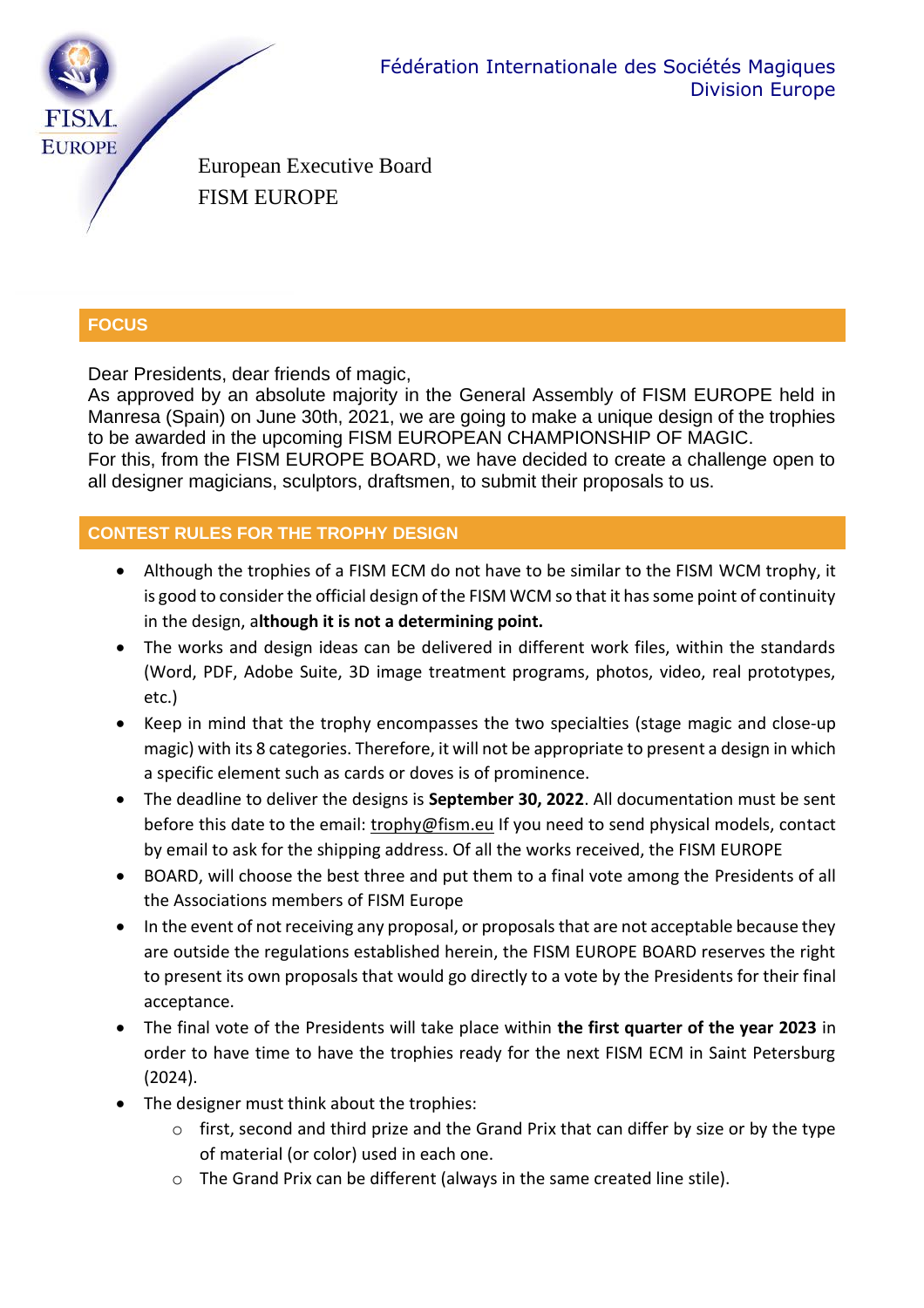

- The artist must indicate the type of material to be used (glass, ceramic, stone, metal, etc.), treatment, assembly, approximate cost and all the information that can help a better understanding of his work as well as its viability.
- The winning design will become the undisputed property of FISM EUROPE who will be responsible for its final construction, stock, and distribution in the future FISM ECM.
- The winning artist will receive two full congressman's tickets for the next FISM ECM in Saint Petersburg 2024 (offer by UCM) in gratitude for his/her work. Likewise, the name will be permanently published as: "design made by xxxxxx" on the official website of FISM EUROPE and on how many places is appropriate.
- Likewise, FISM EUROPE reserves the right to make small modifications to the original design to achieve its viability in series construction.

#### **RESUME**

Thanks to having a unified trophy design, we managed to give more prestige to the FISM ECM competition. Likewise, we avoid having inappropriate designs (or some more beautiful than others) between the different years. At a logistical level we achieve that the trophies that are not awarded in a FISM ECM, can be used again for the next contest, thus favouring the work and unnecessary expense of each organizer.

We are grateful for the unanimous acceptance of May Closa (GENI President), received in the Manresa assembly and we thank in advance all the artists who will present their creative works in favour of the art of magic that is the banner of our FISM federation.

#### **DEADLINES**

- Designs accepted until 30<sup>th</sup> September 2022
- Three finalists' designs decided by FISM EUROPE BOARD before the end of 2022
- Final vote by FISM EUROPE PRESIDENTS before 31<sup>st</sup> March 2023

Andrea Baioni

FISM EUROPE PRESIDENT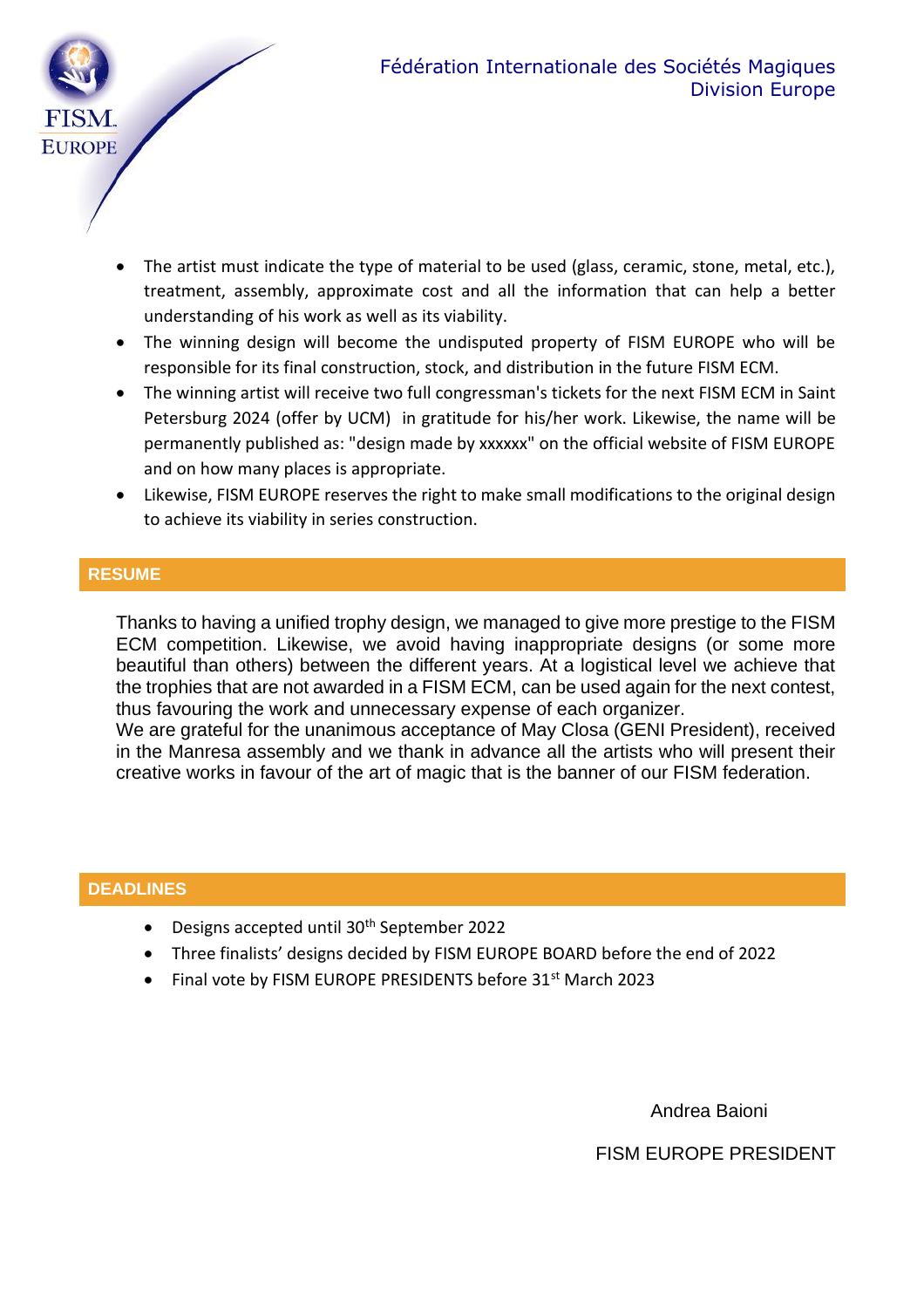

## 2. WCM QUEBEC 2022



Championnat du monde de Magie 25 - 30 juillet

World Championship of Magic July 25 - 30



### **8 months to go before FISM WCM in Québec City! Plus que 8 mois avant le début de la FISM à Québec!**

### **[Purchase](https://www.fismquebec2021.com/so/5fNrIboOc/c?w=Olo_5gX1uTZ97Uj5AWw_9DribmogZQx1e0vQAIBs1A4.eyJ1IjoiaHR0cHM6Ly93d3cuZmlzbS5vcmciLCJyIjoiOWQ4OWRhMjYtZWQ5NC00MzViLTBhZWMtYzE4MTlmNTJmY2ZlIiwibSI6Im1haWwiLCJjIjoiZjI3N2I1YTAtNDZlNS00YWIwLWI1NDgtODM5NzQwMjJhNDYyIn0) your FISM membership card and get the best price when you register to attend FISM WCM Quebec 2022!**

In order to register with the FISM member price you need to be an active member of one of the FISM recognized Society.

To do so, you have to go on [www.fism.org](https://www.fismquebec2021.com/so/5fNrIboOc/c?w=Olo_5gX1uTZ97Uj5AWw_9DribmogZQx1e0vQAIBs1A4.eyJ1IjoiaHR0cHM6Ly93d3cuZmlzbS5vcmciLCJyIjoiOWQ4OWRhMjYtZWQ5NC00MzViLTBhZWMtYzE4MTlmNTJmY2ZlIiwibSI6Im1haWwiLCJjIjoiZjI3N2I1YTAtNDZlNS00YWIwLWI1NDgtODM5NzQwMjJhNDYyIn0) where you will find a section called FISM card request. You will need to identify the club you are a member of and the President's name of that Society.

The cost is 7 Euros and it will be sent to you quickly.

You will then be able to use that number to register on our FISM WCM Québec 2022 web site and get the 75\$ CDN discount.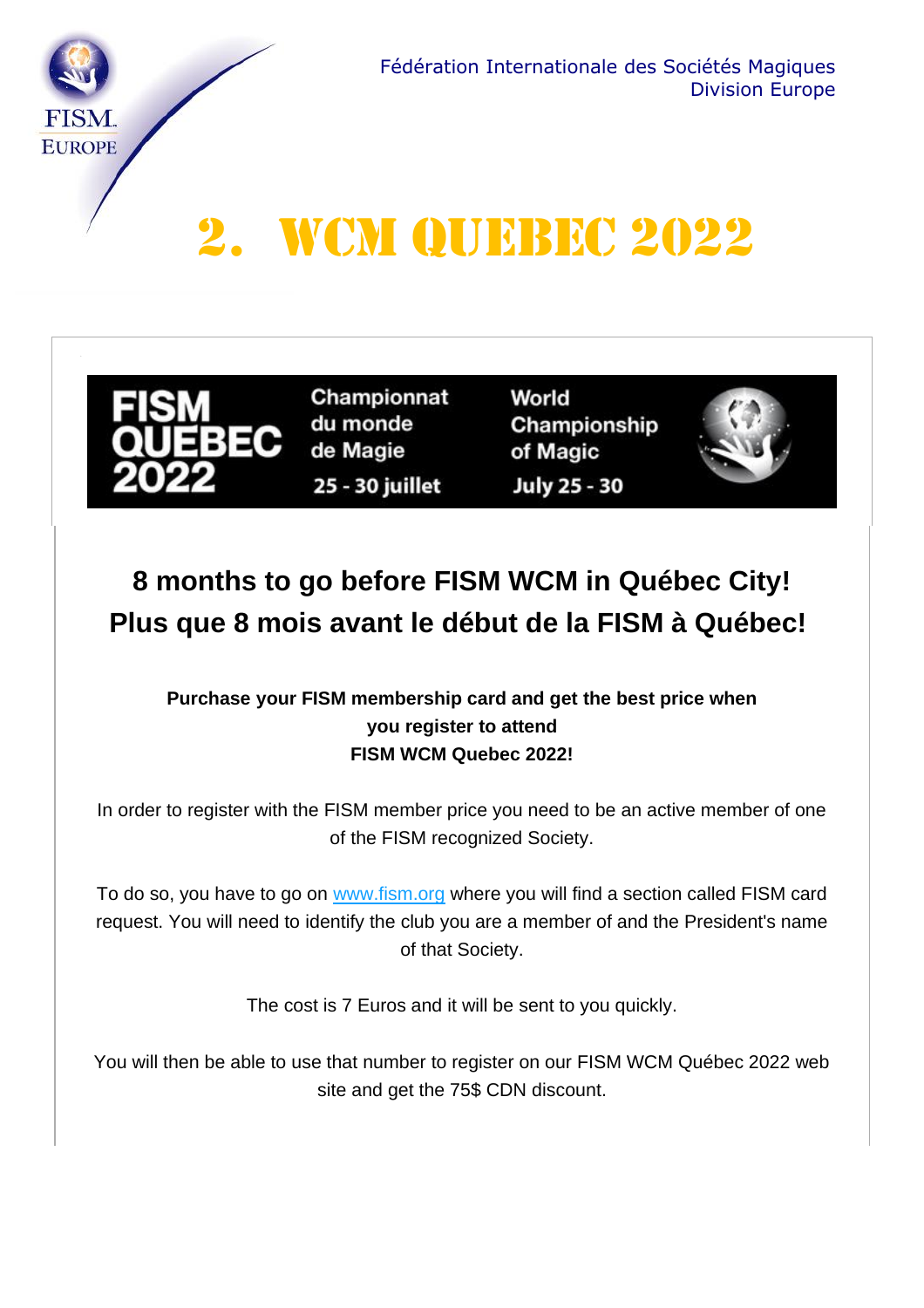

**IMPORTANT NOTICE FROM THE EEB: CONCERNING YOUR FISM CARD. YOUR FISM CARD IS VALID TILL THE WCM 2022 IN QUEBEC. SO EVEN IF THE DATE ON YOUR CARD SAYS IT'S NOT VALID ANY MORE, YOU CAN USE IT FOR YOUR WCM REGISTRATION IN QUEBEC.**

#### **What is included in your registration:**

Up to 150 competitors Close up Gala Magic Shows One man shows Lectures **Workshops** Jam sessions at night 1 Banquet Winner's Gala Awards Ceremony Party

**The venue:**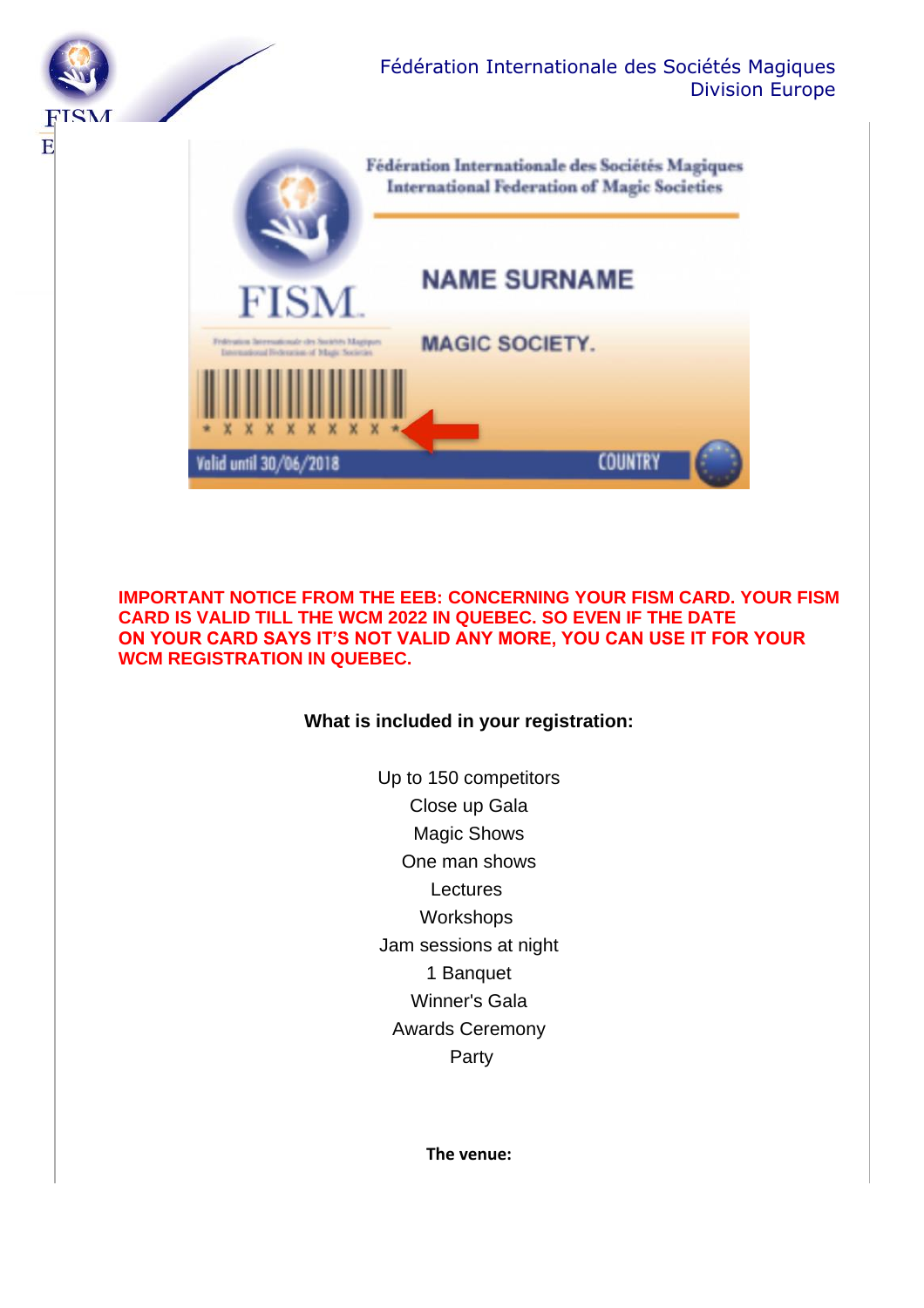

#### Fédération Internationale des Sociétés Magiques Division Europe

#### **Québec City Convention Centre**

#### **Restaurants**

The Québec City Convention Centre is just minutes away from dozens of restaurants of every kind and price range. Home to French restaurants, microbreweries, bistros, sidewalk cafés and much more, the city has earned an outstanding reputation for its innovative cuisine, fine regional products, and creative artisans and chefs.

Light meals are available at the Convention Centre at Le Lounge restaurant and the Petit Café. The Centre is part of a complex that has two restaurants, Le Subtil and La Prep, and a convenience store.

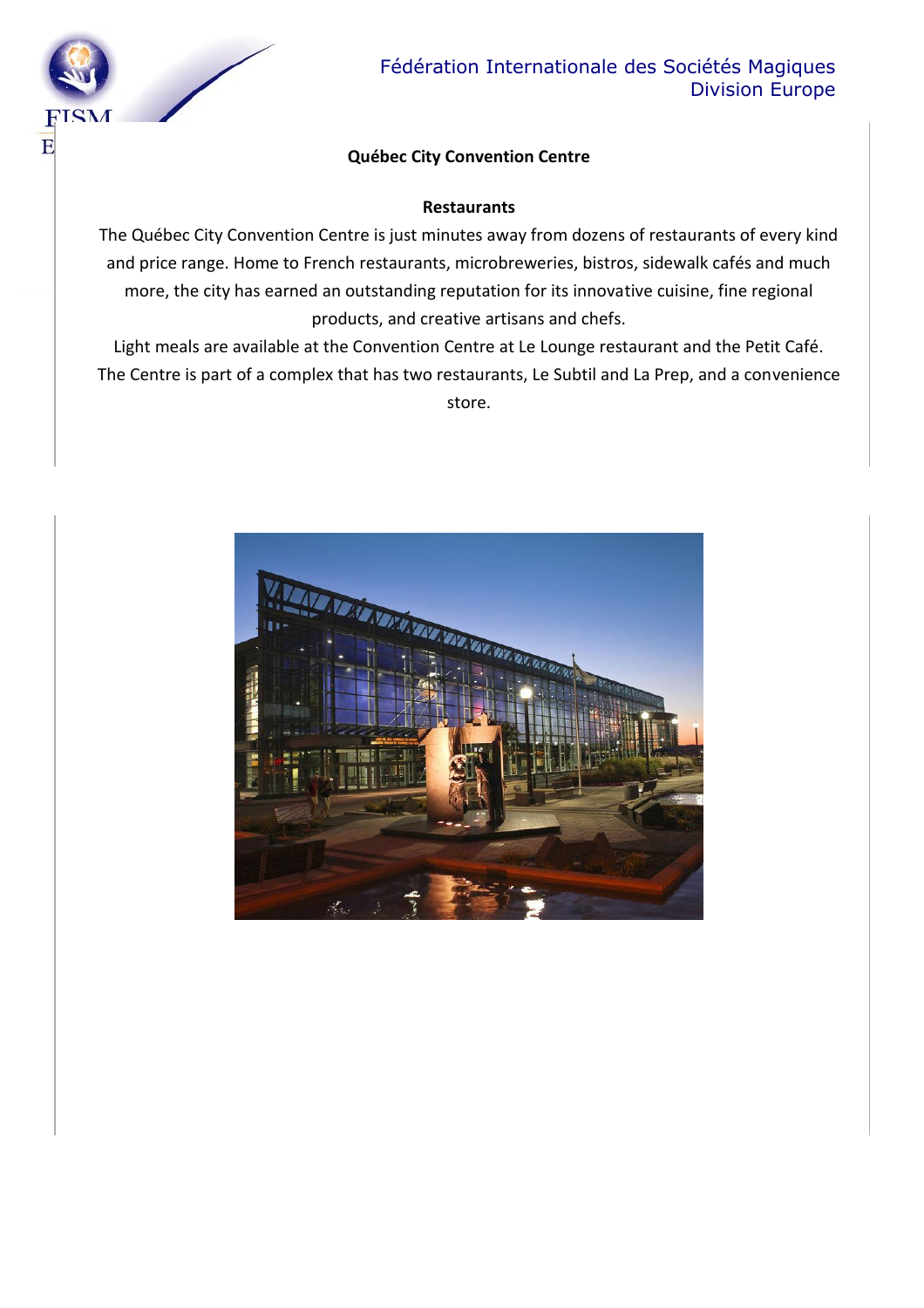

### **Free WI-FI Stay Connected It's on Us!**

The Québec City Convention Centre is the first in Canada to offer its clients free high speed Wi-Fi in all areas—just one of the ways in which we are anything but conventional! Convention Centre guests enjoy free wireless Internet throughout the complex, day and night. Just open your browser, enter your email address, and you're set! Visitors and attendees are kept connected at all times with 15 Mbps connection and unlimited data transfer. Coverage at the Centre extends through every hall and common area, to every corner of the building.

#### **Green and Proud!**

Located in the heart of a pedestrian friendly city, the Québec City Convention Centre is proud to be green. Every event held at the Convention Centre meets sustainable certification standards. Protecting the environment is important for us and for the health and wellbeing of your attendees, our community, and the planet. Our team is constantly coming up with new ways to improve our methods and takes tangible action to uphold high standards of environmental management—earning us a reputation for leadership in sustainable development in the process. Our many certifications, including LEED-CI (Gold), LEED-EB (Silver), BOMA BEST Level 3, and the AIPC's Gold Quality Standard, testify to our determination to help build a better, greener world.

#### **Accessibility**

The Québec City Convention Centre meets the standards of the National Building Code of Canada and the American Disability Act and is rated "accessible to persons with a physical impairment" by Kéroul. The Convention Centre has an action plan to meet the needs of the mobility impaired and is proud to be an inclusive and fully accessible facility.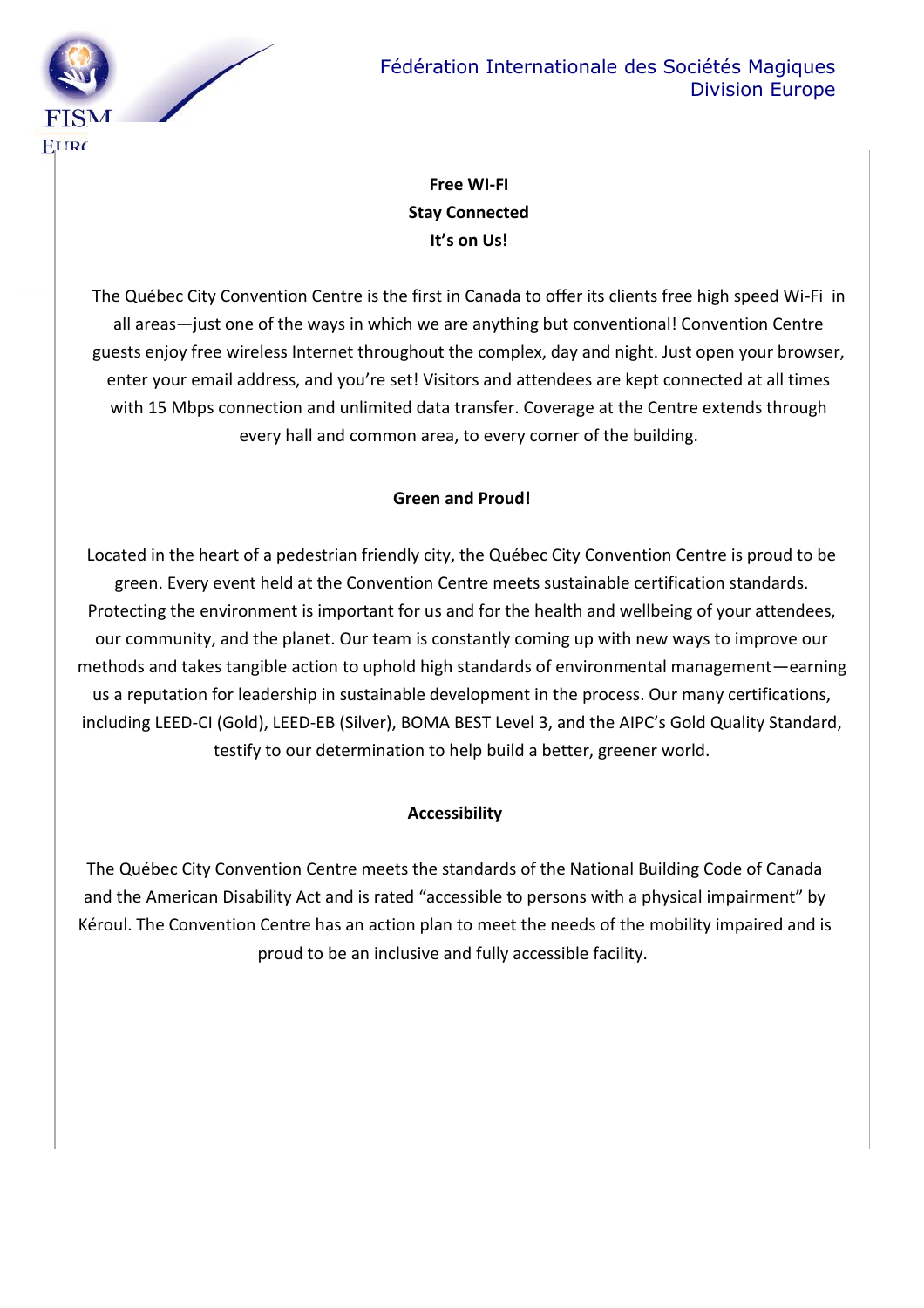

# 3. EUROPEAN COMPETITORS WCM 2022 **QUEBEC**

**All European Competitors (including the already through the ECM qualified competitors) have to register on the Quebec Website [www.fismquebec2021.com](http://www.fismquebec2021.com/) as Competitors, before the deadline of 15.03.22. The presidents have to send us a list with their Competitors before the deadline. This is the confirmation that the registered competitors are confirmed to perform for your country/society.**

## 4. NATIONAL TEAMS FOR **FISM**

NTfFE project (National Teams for FISM Europe) aims to identify and put in contact all the National Magic teams of Europe in order to organize exchanges

of ideas and experiences and promote the work of team and exchange among national teams.

Please help us to start this important project by filling the form you can reach by reading QR Code or at this link <https://bit.ly/NTfFE2021>